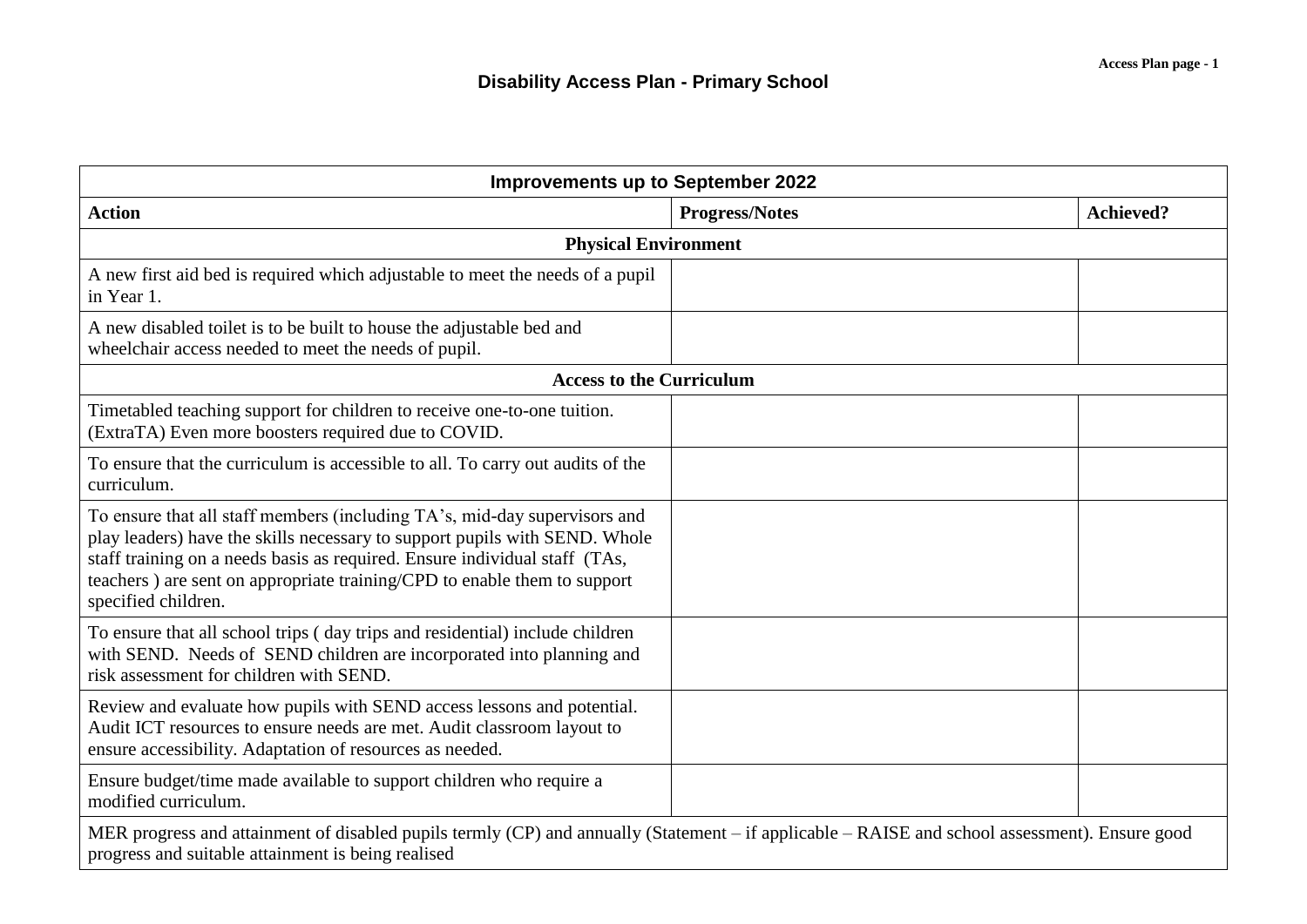|                                                                                                                                                                                                                                                       |  | Access Plan page - 2 |  |  |
|-------------------------------------------------------------------------------------------------------------------------------------------------------------------------------------------------------------------------------------------------------|--|----------------------|--|--|
| Extra teaching space required to provide teaching areas where children can<br>be taught on an individual basis                                                                                                                                        |  |                      |  |  |
| <b>Disability Discrimination Act Survey (DDAS)</b><br>Review priorities annually and budget as appropriate.<br>Ensure B priorities are completed within two years if still pertinent.                                                                 |  |                      |  |  |
| DDAS - Ensure site circulation and building corridors were clear of<br>obstructions.                                                                                                                                                                  |  |                      |  |  |
| DDAS - A personal emergency egress plan (PEEP) should be agreed with<br>each disabled pupil and member of staff.<br>Ensure PEEPs are created as required for individual children.                                                                     |  |                      |  |  |
| Ensure the learning environment is accessible for children with sensory<br>impairment. Check for tripping hazards, location of furniture, noise<br>reduction measures in classrooms. Provision of sound systems.                                      |  |                      |  |  |
| Ensure accessibility to disabled toilet facilities. Disabled toilets are kept tidy<br>and clutter free. Changing facilities are maintained.                                                                                                           |  |                      |  |  |
| To ensure that there are no areas in school that cannot be accessed by<br>children with physical disabilities. Handrails to be maintained. Audit layout<br>of corridors and classroom. Ensure future building work caters for physical<br>disability. |  |                      |  |  |
| <b>Delivery of Information</b>                                                                                                                                                                                                                        |  |                      |  |  |
| Offer newsletters and other school information in large print if<br>requested.                                                                                                                                                                        |  |                      |  |  |
| Put annual questionnaire on DDA on website                                                                                                                                                                                                            |  |                      |  |  |
| Ensure School Prospectus is reviewed and updated annually.                                                                                                                                                                                            |  |                      |  |  |
| To ensure that staff know whether school information is accessible<br>or not. Audit of staff and knowledge about how information is<br>delivered.                                                                                                     |  |                      |  |  |
| To ensure that school makes written / audible information is<br>accessible to people with Sensory impairment. Advice to be taken<br>from external advisors/ agencies.                                                                                 |  |                      |  |  |